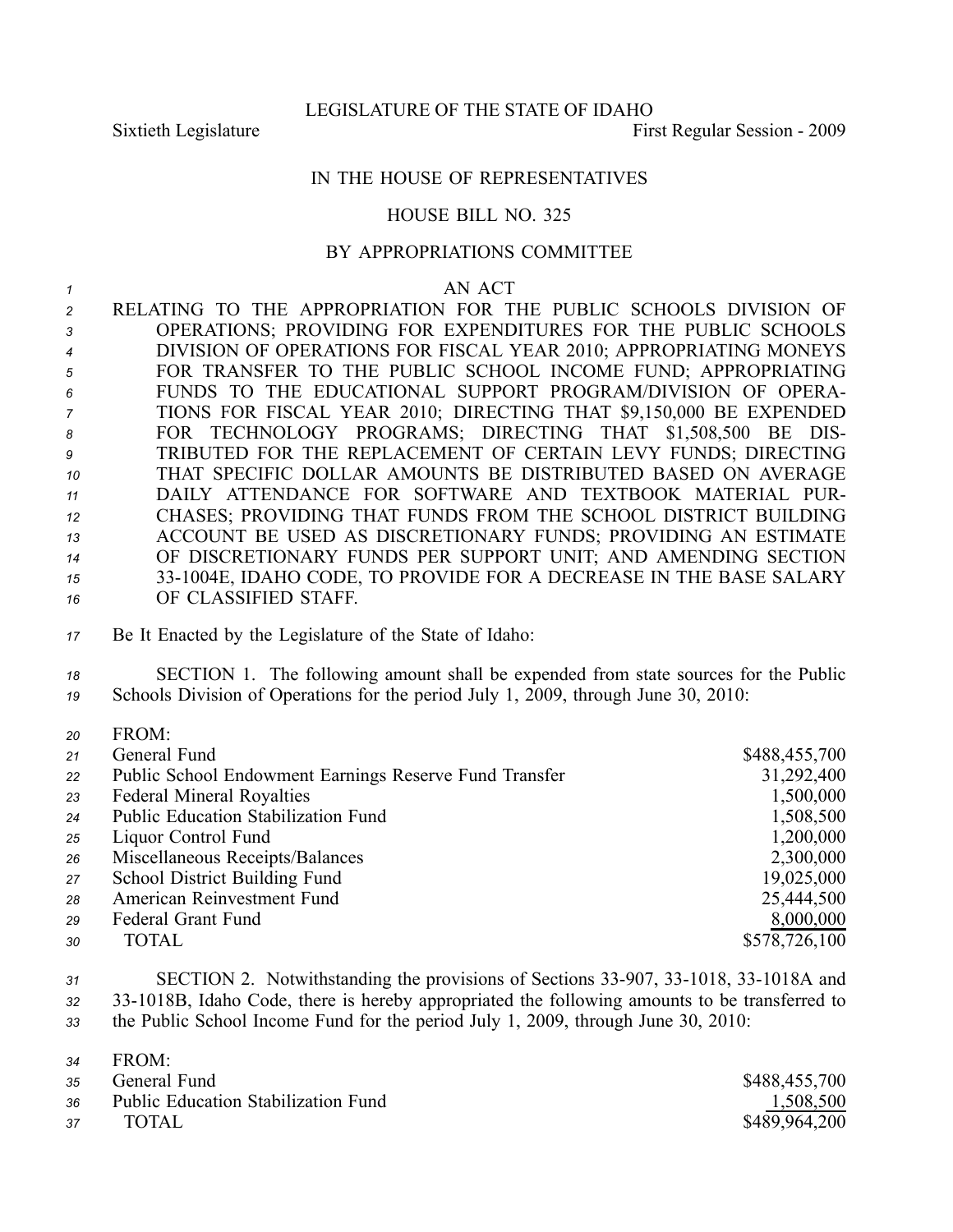*<sup>1</sup>* SECTION 3. There is hereby appropriated to the Educational Support Program/Division *<sup>2</sup>* of Operations, pursuan<sup>t</sup> to law and the provisions of this act, the following amounts to be *<sup>3</sup>* expended from the listed funds for the period July 1, 2009, through June 30, 2010:

*<sup>4</sup>* FROM: Public School Income Fund \$526,256,600 School District Building Fund 19,025,000 American Reinvestment Fund 25,444,500 8 Federal Grant Fund 8,000,000 TOTAL \$578,726,100

*<sup>10</sup>* SECTION 4. Of the moneys appropriated in Section 3 of this act, \$9,150,000 shall be *<sup>11</sup>* expended by the Superintendent of Public Instruction as follows:

 (1) The Superintendent of Public Instruction shall distribute \$4,050,000 for ongoing school district technology expenditures, through the Public School Technology Grant Program, pursuan<sup>t</sup> to Section 334806, Idaho Code. Such expenditures may include the personnel costs associated with school district information technology staff support. Of this amount, up to \$160,000 may be expended by the Superintendent of Public Instruction for staff suppor<sup>t</sup> and various expenses related to the implementation and coordination of technology initiatives in public schools, including the Idaho Education Network and the state's longitudinal data project.

 (2) The Superintendent of Public Instruction shall distribute \$5,100,000 in ongoing mon- eys to school districts, based on the number of suppor<sup>t</sup> units used to calculate salarybased 21 apportionment in the current year. Seventy-five percent (75%) of such moneys shall be dis- tributed by August 31, with the remainder distributed by February 15. Such moneys shall be expended for the purchase of technology equipment and software.

 SECTION 5. Of the moneys appropriated in Section 3 of this act, the Superintendent of Public Instruction shall distribute \$1,508,500 to school districts, allocated according to the same 26 proportions as the moneys distributed in fiscal year 2007, pursuant to Section 63-3638(10), Idaho Code, for the replacement of school maintenance and operations levy funds.

 SECTION 6. Of the moneys appropriated in Section 3 of this act, an amount equal to fifteen dollars (\$15.00) for each student in average daily attendance in grade six and under, and an amount equal to thirty dollars (\$30.00) for each student in average daily attendance in grade seven and higher shall be distributed for the purchase of instructional software and textbooks, whether physical or electronic. For the purposes of this section, the average daily attendance figure used shall be the figure for the first reporting period.

34 SECTION 7. The provisions of Sections 33-905 and 33-1019, Idaho Code, notwithstand- ing, for the period July 1, 2009, through June 30, 2010, only, all moneys appropriated from the school district building account shall be distributed as discretionary funds, and school districts are hereby relieved of any restrictions on the use of such funds, apar<sup>t</sup> from restrictions that apply to the use of discretionary funds.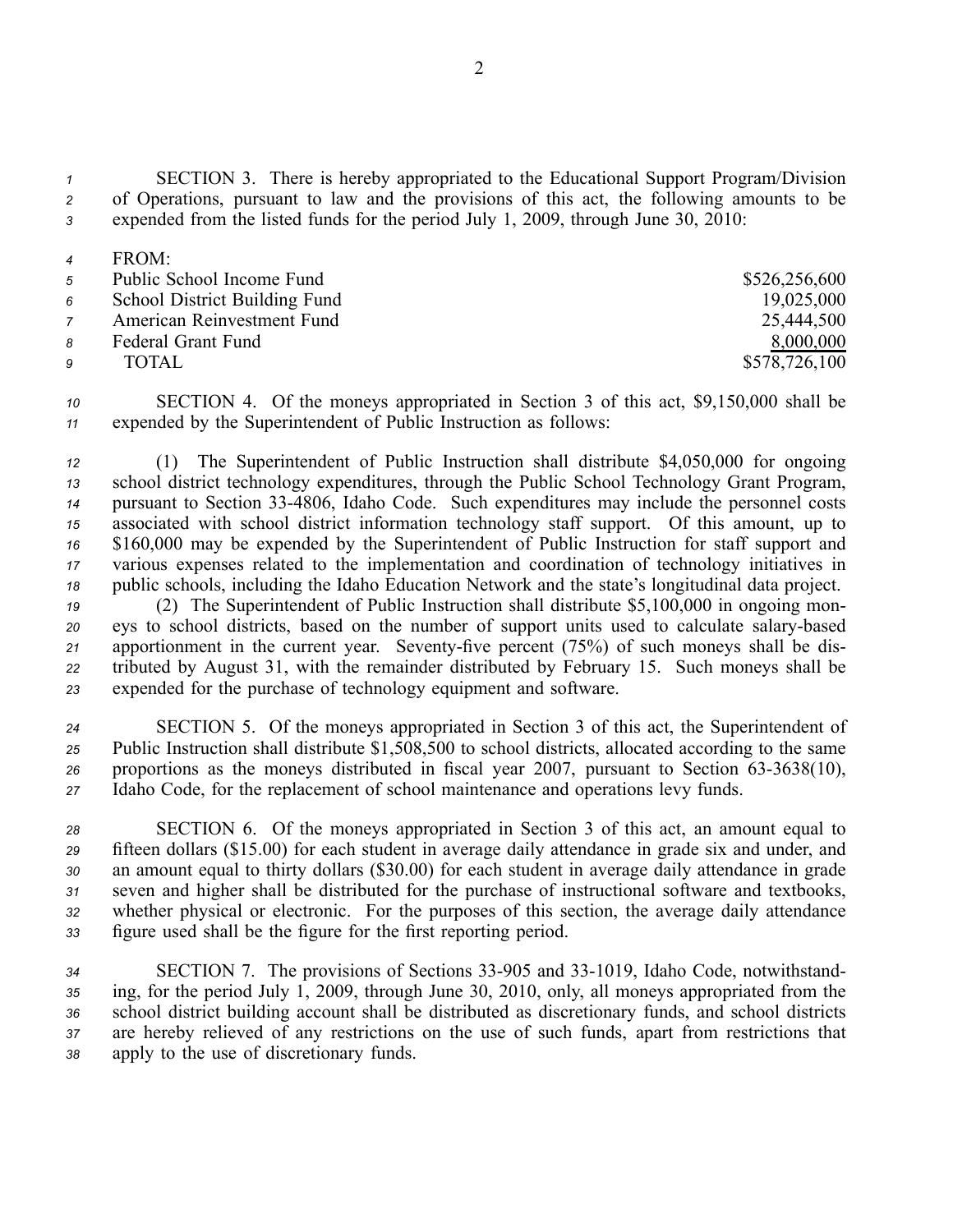1 SECTION 8. Pursuant to the provisions of Section 33-1018, Idaho Code, it is estimated *<sup>2</sup>* that the appropriation of state funds to the Educational Support Program/Division of Operations *<sup>3</sup>* will result in total discretionary funds of \$25,459 per suppor<sup>t</sup> unit.

*<sup>4</sup>* SECTION 9. That Section 331004E, Idaho Code, be, and the same is hereby amended *<sup>5</sup>* to read as follows:

*<sup>6</sup>* 331004E. DISTRICT'S SALARYBASED APPORTIONMENT. Each district shall be *7* entitled to a salary-based apportionment calculated as provided in this section.

 1. To determine the apportionment for instructional staff, first determine the district av- erage experience and education index by placing all eligible district certificated instructional employees on the statewide index provided in section 33-1004A, Idaho Code. The resulting average is the district index. Districts with an index above the state average index shall receive their actual index but not more than the state average plus .03 for the 199495 school year, and 13 shall receive their actual index but not more than the state average plus .06 for the 1995-96 school year, and thereafter shall receive their actual district index. The district instructional staff index shall be multiplied by the instructional base salary of \$25,231. The amount so de- termined shall be multiplied by the district staff allowance for instructional staff determined as provided in section 331004(2), Idaho Code. The instructional salary allocation shall be fur- ther increased by the amount necessary for each full-time equivalent instructional staff member placed on the experience and education index to be allocated at least the minimum salary man- dated by this section. Full-time instructional staff salaries shall be determined from a salary schedule developed by each district and submitted to the state department of education. No 22 full-time instructional staff member shall be paid less than \$31,750. If an instructional staff member has been certified by the national board for professional teaching standards, the staff member shall be designated as <sup>a</sup> master teacher and receive \$2,000 per year for five (5) years. The instructional salary shall be increased by \$2,000 for each master teacher. The resulting 26 amount is the district's salary-based apportionment for instructional staff. For purposes of this section, teachers qualifying for the salary increase as master teacher shall be those who have been recognized as national board certified teachers as of July 1 of each year.

 2. To determine the apportionment for district administrative staff, first determine the dis- trict average experience and education index by placing all eligible certificated administrative 31 employees on the statewide index provided in section 33-1004A, Idaho Code. The resulting average is the district index. Districts with an index above the state average index shall receive 33 their actual index but not more than the state average plus .03 for the school year 1994-95, and shall receive their actual index but not more than the state average index plus .06 for the 199596 school year, and thereafter shall receive their actual district index. The district admin- istrative staff index shall be multiplied by the base salary of \$36,532. The amount so deter- mined shall be multiplied by the district staff allowance for administrative staff determined as 38 provided in section 33-1004(3), Idaho Code. The resulting amount is the district's salary-based apportionment for administrative staff.

*<sup>40</sup>* 3. To determine the apportionment for classified staff, multiply \$20,376 \$19,840 by the *41* district classified staff allowance determined as provided in section 33-1004(4), Idaho Code. *<sup>42</sup>* The amount so determined is the district's apportionment for classified staff.